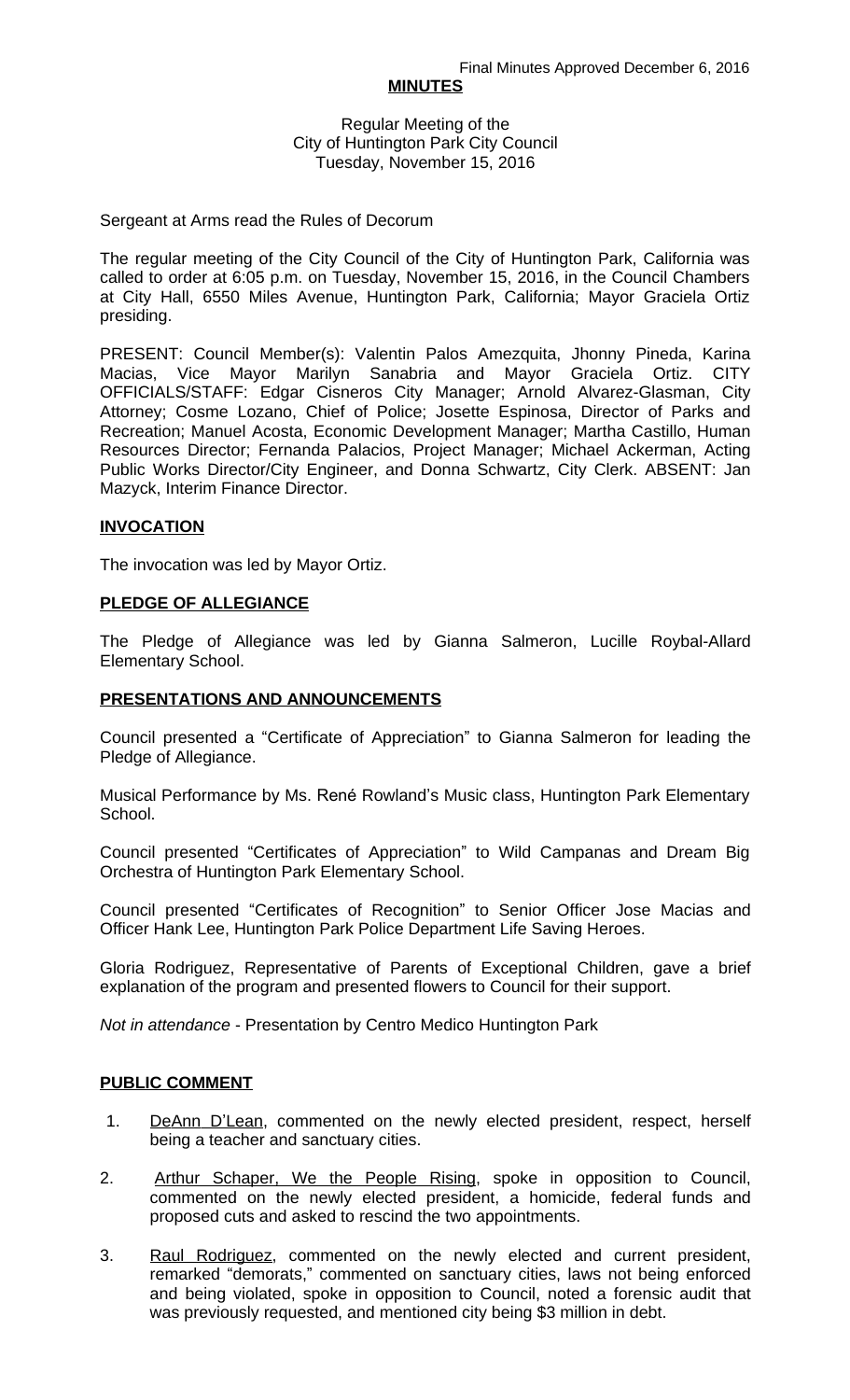- 4. Channel Temple, We the People Rising, commented on the newly elected president, discrimination, "illegal aliens," visa process, sanctuary cities and crime with regard to ethnicity.
- 5. Robin Hvidston, We the People Rising, commented on lawlessness, the two appointments to be replaced with citizens, commented on the newly elected and current president, and sanctuary cities with regard to federal funding cuts.
- 6. Valentin Amezquita, commented on the newly elected and current president, jobs needed in the country, in the city, passing of Measure M and creation of jobs, light rail project and use of monies to have it built sooner and commented on international trading.
- 7. Wes Parker, commented on the newly elected president, environment, immigration, Mexico, economic growth, and spoke in opposition to Council.
- 8. Mike McGetrick, spoke in opposition to Council, commented on the newly elected president, Mexico, and crime then loudly slammed down the microphone.

At 7:35 p.m. Mayor called 1<sup>st</sup> warning on Mike McGetrick for being out of order.

At 7:35 p.m. Mayor called 1<sup>st</sup> warning on Arthur Schaper for being out of order, Mayor called 2<sup>nd</sup> warning on Arthur Schaper for continuing to be out of order,

At 7:36 p.m. Mayor called 3<sup>rd</sup> warning on Arthur Schaper for continuing to be out of order and asked Seargent at Arms to escort Mr. Schaper out of the chambers.

- 9. Janet West, asked Council to follow rule of law, commented on the two appointments and submission of their resignation, read a memo by the City Manager regarding Pacific Boulevard, and funds being lost.
- 10. Miguel Perez, spoke in support of installing bike lanes on State Street.
- 11. Kerry Porter, acknowledged the efforts of Officer Settles in helping with the Neighborhood Watch program, thanked Council Member Macias for attending the first meeting and invited the public to attend the next meeting on December 1, 2016, 7:00 p.m. at Freedom Park.
- 12. Celina, Cruzitas Deli & Café, spoke in support of bike lanes on State Street, feels it would encourage the community to engage with the businesses and thanked Public Works for installing bike racks.
- 13. Christina Perez, Enrich LA, spoke in support of installing bike lanes on State Street, feels it would promote healthy mind sets and supports Council.
- 14. Bryon Ayala, feels quality of life needs improvement in the city and would like to get more involved in the community, supports putting in bike lanes on State Street and will attend more meetings.
- 15. Mark Lopez, promotes active transportation and spoke in support of installing bike lanes in the community.
- 16. Derek Eller, spoke in support of installing bike lanes on State Street.
- 17. Rodolfo Cruz, commented on issues in the city, on Pacific Boulevard and the outcome of the Presidential elections.
- 18. Roberto Cabrales, Health and Education Commissioner, noted round table discussions that have occurred regarding streets and spoke in support of agenda item 5 and recommends moving forward with the project.
- 19. Bryan Moller, LA County Bicycle Coalition, spoke in support of item 5 and moving forward with the project and in support of installing bike lanes.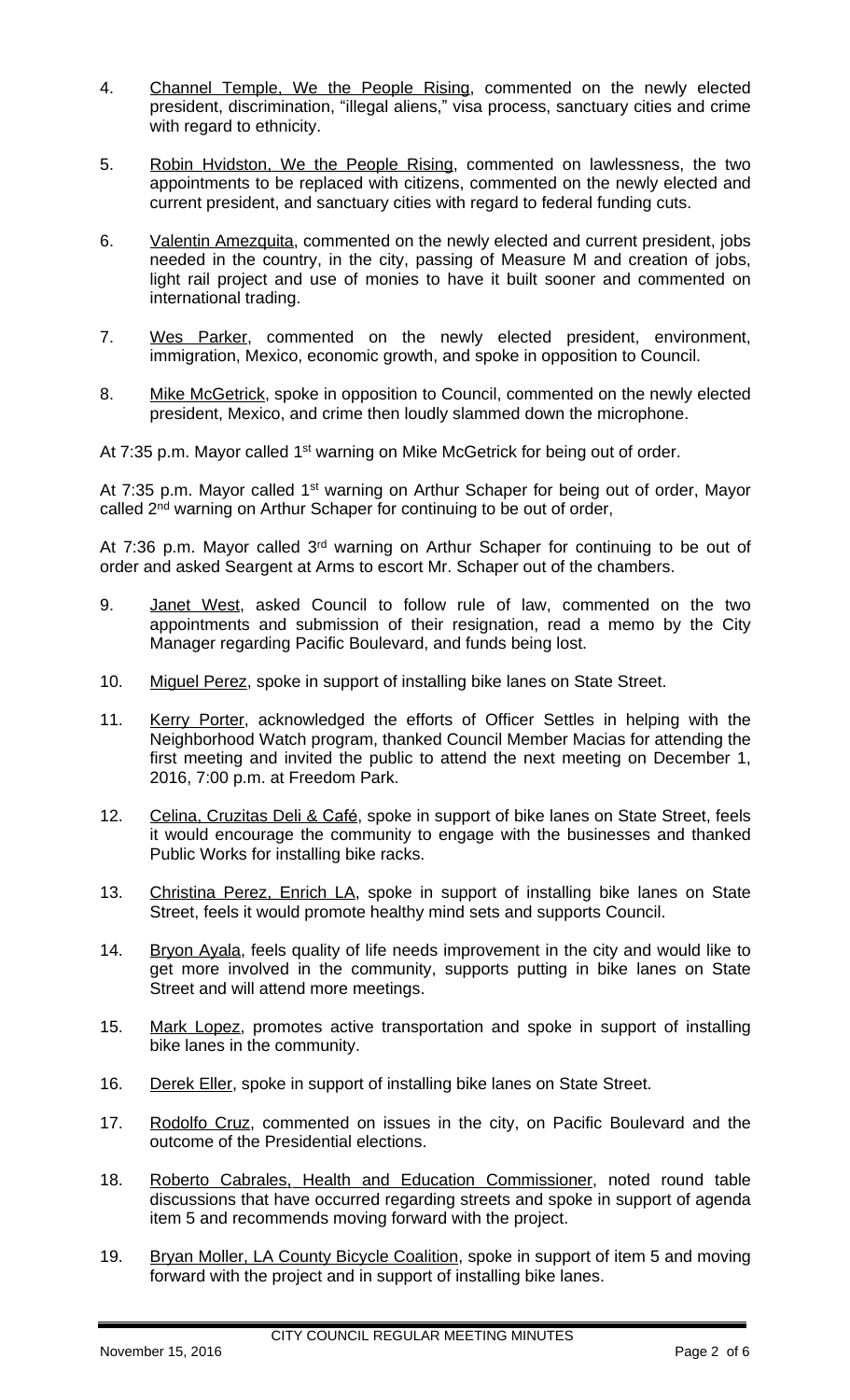- 20. Francisco Rivera, commented on illegal dumping, acknowledged the City of Huntington Park Police Department for their outstanding job, commented on bus stops having graffiti and trash under benches and in the streets, and commented on the Presidential elections.
- 21. Ed Ramirez, spoke in opposition to reducing the car lanes noting that the city is growing and increasing traffic and recommended the city implement a sugar tax.

## **STAFF RESPONSE**

Mayor Ortiz asked Mr. Ackerman, Acting Public Works Director/City Engineer to set-up a meeting regarding bus stops.

### **CLOSED SESSION**

At 8:16 p.m. City Attorney Alvarez-Glasman recessed to closed session.

1. CONFERENCE WITH LEGAL COUNSEL – EXISTING LITIGATION Government Code Section 54956.9(d)(1) California Charter Schools Association v. City of Huntington Park, et al. (Case no. BS 166035)

At 9:00 p.m. Mayor Ortiz reconvened to open session. All Council Members present.

### **CLOSED SESSION ANNOUNCEMENT**

As the Assistant City Attorney was late arriving to his seat, City Manager Edgar Cisneros announced that Council discussed closed session Item 1, no action was taken, nothing to report.

### **CONSENT CALENDAR**

**Motion**: Vice Mayor Sanabria motioned to approve consent calendar items, seconded by Council Member Macias. Motion passed 4-1 by the following vote:

ROLL CALL:

AYES: Council Member(s): Pineda, Macias, Vice Mayor Sanabria and Mayor **Ortiz** 

NOES: Council Member(s): Amezquita

## **OFFICE OF THE CITY CLERK**

- **1.** Approved Minute(s) of the following City Council Meeting(s):
	- **1-1** Regular City Council Meeting held Tuesday, November 1, 2016.

#### **FINANCE**

**2.** Approved Accounts Payable and Payroll Warrants dated November 15, 2016.

## **END OF CONSENT CALENDAR**

## **REGULAR AGENDA**

## **FINANCE**

**3.** *Continued from the November 1, 2016, Regular City Council* Meeting **- Ordinance Granting the Transfer of Ordinance No. 353-NS to Torrance Pipeline Company LLC, (Successor-in-Interest to ExxonMobil Oil Corporation)**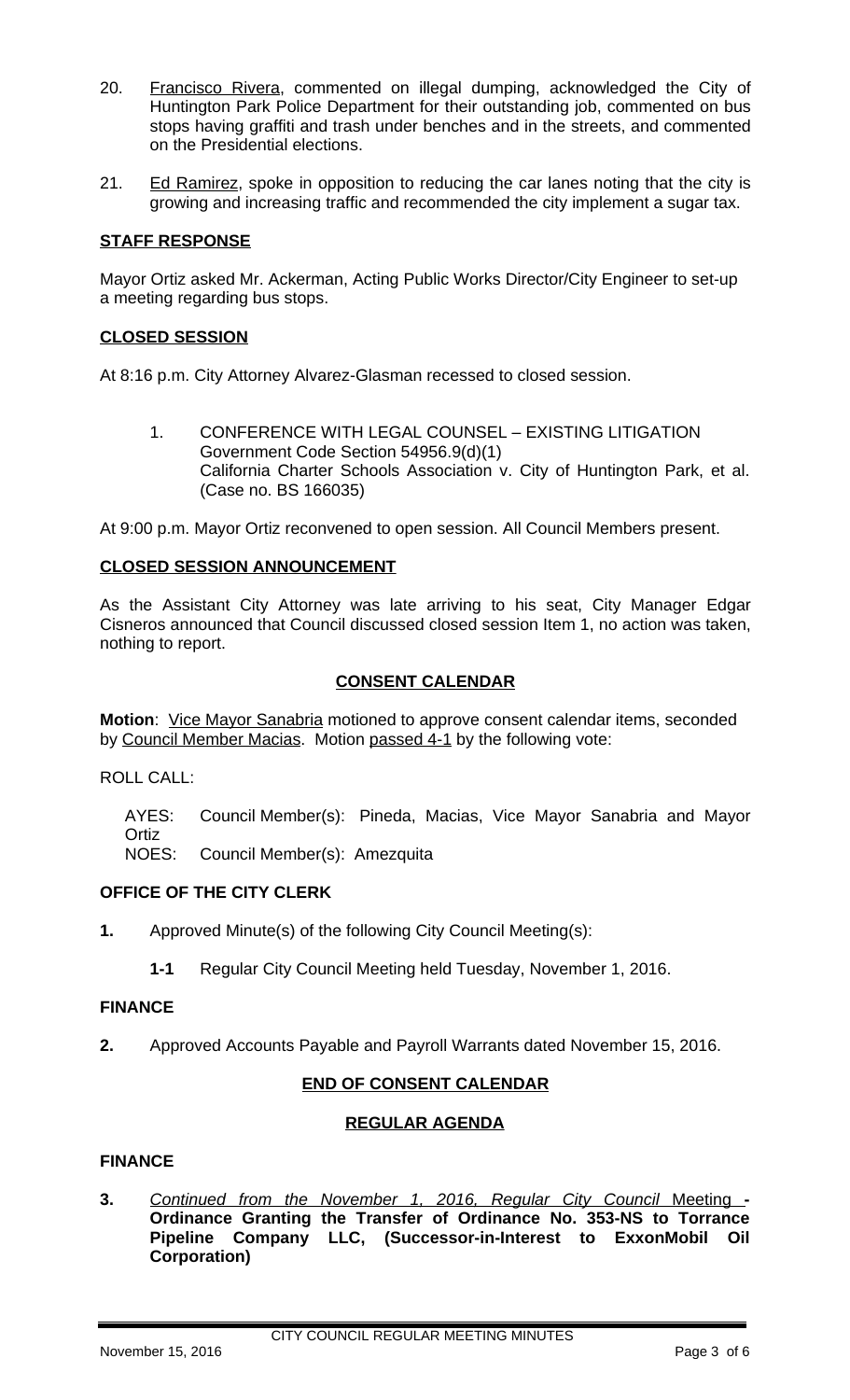**Motion**: Vice Mayor Sanabria motioned to waive further reading and introduce Ordinance No. 2016-951 granting the transfer of the ExxonMobil Oil Corporation Ordinance No. 353-NS to Torrance Pipeline Company LLC, for the use and maintenance of an existing underground pipeline and schedule the adoption of Ordinance No. 2016-951, as described above, for the December 6, 2016, City Council meeting, the condex of the seconded by the seconded by the by Council Member Pineda. Motion passed 5-0 by the following vote:

ROLL CALL:

AYES: Council Member(s): Amezquita, Pineda, Macias, Vice Mayor Sanabria and Mayor Ortiz

NOES: Council Member(s): None

### **COMMUNITY DEVELOPMENT**

### **4. Approve Second Amendment to Affordable Housing Agreement with Oldtimers Housing Development Corporation-IV for Middleton Place Project**

**Motion**: Vice Mayor Sanabria motioned to approve a Second Amendment to Affordable Housing Agreement with Oldtimers Housing Development Corporation-IV for the construction of a residential project located at 6614 & 6700 Middleton Street (Middleton Place Project), direct staff to work with legal counsel to complete the second amendment to the Agreement, which will reflect the revisions discussed in the staff report and authorize the City Manager to execute the Agreement and all documents required as part of the Project in a form approved by legal counsel, seconded by Council Member Macias. Motion passed 5-0 by the following vote:

ROLL CALL:

AYES: Council Member(s): Amezquita, Pineda, Macias, Vice Mayor Sanabria and Mayor Ortiz NOES: Council Member(s): None

## **PUBLIC WORKS**

### **5. Requesting Direction Regarding Caltrans Active Transportation Program – State Street Complete Street Project**

**Motion**: Council Member Macias made a motion to direct Staff regarding City Council's desired project and program direction and authorize staff to inform Caltrans that the city no longer wishes to proceed with the project and release the funds, seconded by Mayor Ortiz. Motioned failed due to amended motion.

**Amended Motion**: Mayor Ortiz motioned to direct staff regarding City Council's desired project and program direction and authorize staff to inform Caltrans that the city no longer wishes to proceed with the project, release the funds *and direct staff to obtain a cost estimate for installing a Class 3 bike lane from Santa Ana Street to Slauson Avenue on State Street*, seconded by Council Member Macias. Motion passed 3-2 by the following vote:

### ROLL CALL:

AYES: Council Member(s): Macias, Vice Mayor Sanabria and Mayor Ortiz NOES: Council Member(s): Amezquita and Pineda

#### **6. An Ordinance Amending Ordinance No. 747-NS Updating the City of Huntington Park Municipal Code, Title 7, Chapter 10, Entitled "Construction and Demolition Material Waste Management Plan" to Comply with the State of California Building Standards (CalGreen)**

**Motion:** Vice Mayor Sanabria motioned to waive first reading and introduce Ordinance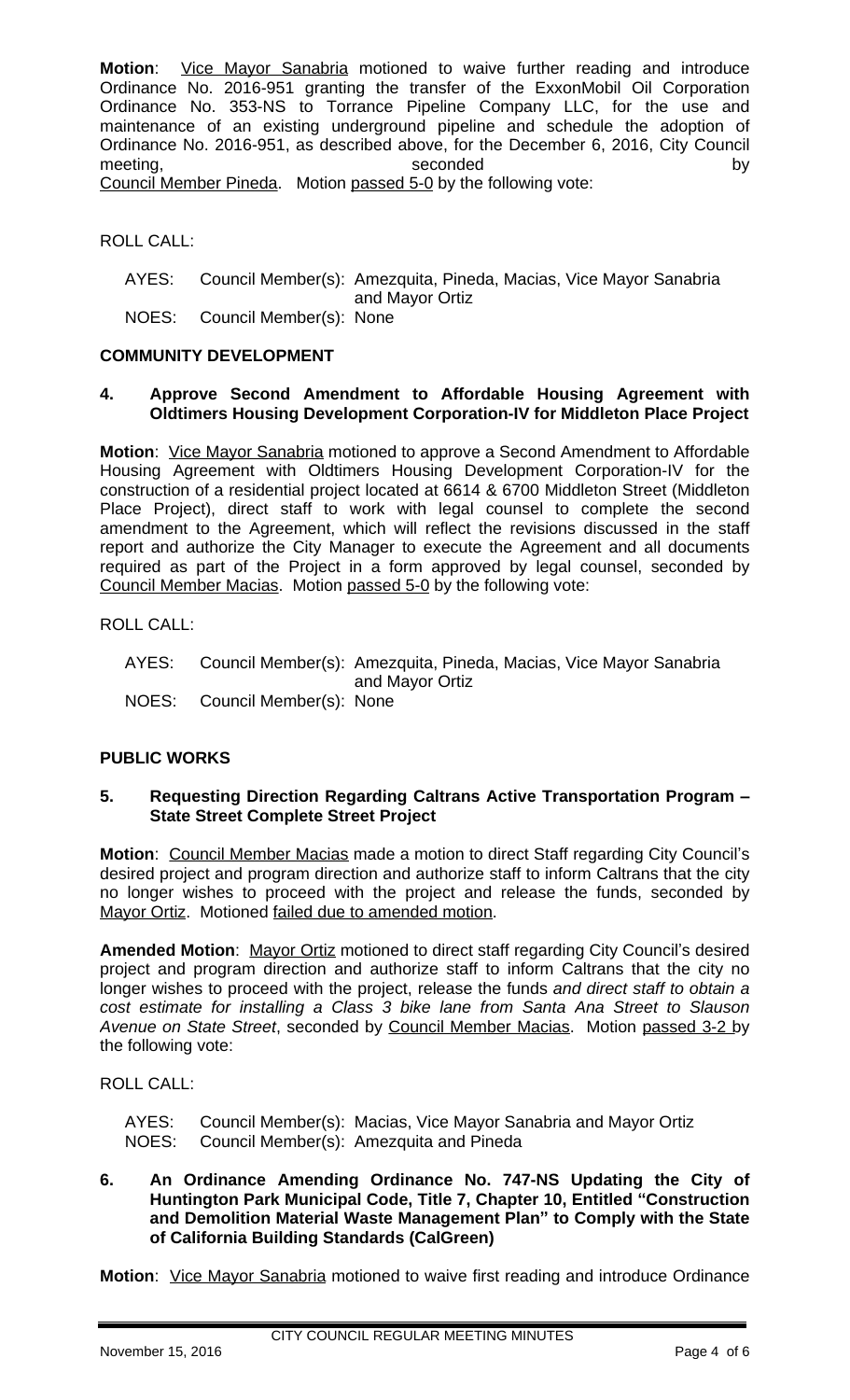No. 2016-953, Amending Ordinance No. 747-NS, Updating the City of Huntington Park Municipal Code Title 7, Chapter 10, Entitled "Construction and Demolition Material Waste Management Plan" and schedule the second reading and adoption of said Ordinance for the December 6, 2016 City Council meeting, seconded by Mayor Ortiz. **Motion** 

passed 5-0 by the following vote:

ROLL CALL:

- AYES: Council Member(s): Amezquita, Pineda, Macias, Vice Mayor Sanabria and Mayor Ortiz
- NOES: Council Member(s): None

#### **PARKS AND RECREATION**

**7. Resolution Approving the Application for Grant Funds to the Youth Soccer and Recreation Development Program to Resurface the Commonly Used Basketball Courts Located at Salt Lake Park to Continue Providing Connectivity and Physical Activity Opportunities for the Community**

Motion: Vice Mayor Sanabria motioned to adopt Resolution No. 2016-51, approving the application for grant funds to the Youth Soccer and Recreation Development Program to resurface the commonly used outdoor basketball courts located at Salt Lake Park, and authorize the Director of Parks and Recreation to execute and submit all related grant application documents, seconded by Mayor Ortiz. Motion passed 5-0 by the following vote:

ROLL CALL:

- AYES: Council Member(s): Amezquita, Pineda, Macias, Vice Mayor Sanabria and Mayor Ortiz
- NOES: Council Member(s): None

## **POLICE**

### **8. Approve the 2016-2017 Selective Traffic Enforcement Program (STEP) Grant Agreement**

**Motion**: Vice Mayor Sanabria motioned to authorize the Police Department to accept funding provided through the Selective Traffic Enforcement Program totaling \$70,000.00, authorize the Chief of Police, Finance Director, and Grant Director (Traffic Lieutenant) to execute the Standard Agreement for FY 2016-2017 for Selective Traffic Enforcement Program (STEP), between the City of Huntington Park and the State of California Office of Traffic Safety and appropriate the amount of \$70,000.00 in the City's FY 16-17 Budget for the overtime, travel and supplies specified within this report, seconded by the contract of the contract of the contract of the contract of the contract of the contract of the

Council Member Macias. Motion passed 5-0 by the following vote:

ROLL CALL:

- AYES: Council Member(s): Amezquita, Pineda, Macias, Vice Mayor Sanabria
- and Mayor Ortiz
- NOES: Council Member(s): None

## **END OF REGULAR AGENDA**

## **DEPARTMENTAL REPORTS** (Information only)

## **WRITTEN COMMUNICATIONS** – None.

## **COUNCIL COMMUNICATIONS**